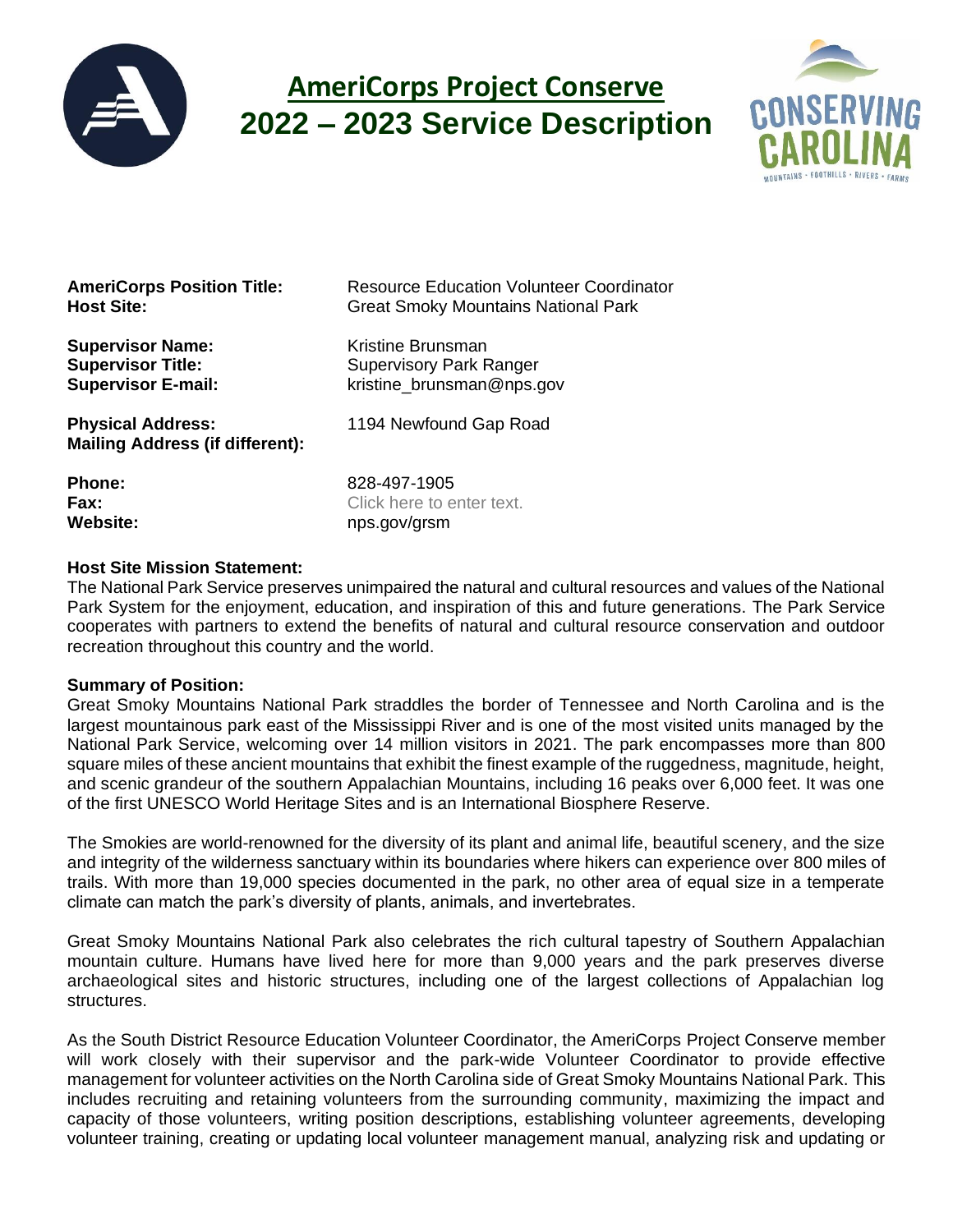creating job hazard analyses for volunteer functions, acting as communications liaison between volunteers and supervisor, and tracking and reporting data and statistics. Member will also have the opportunity to assist with conservation education activities for youth and adults at the Oconaluftee Visitor Center.

## **Qualifications – Knowledge, Skills, and Abilities:**

- Ability to take initiative and produce desired results
- Knowledge of people-manangement skills
- Demonstrated experience working effectively on a diverse team and with a diverse range of people
- Ability to accept professional feedback and integreate it into daily conduct and performance
- Demonstrated commitment to applying JEDI values in all aspects of work
- Experience working with underserved communities
- Skill working outdoors in all weather conditions, including standing or sitting for up to four hours at a time and walking up to five miles over uneven terrain.
- Strong written and oral communication skills
- Knowledge of skills needed to engage and recruit individuals and groups to mission-oriented service
- Desire to work in a fast-paced environment and ability to respond seamlessly to competing priorities
- General knowledge of or ability to learn Microsoft Office Suite products
- Eligible applicants must be at least 18 years of age, be a citizen, national, or lawful permanent resident alien of the United States, and consent to a criminal history check.

### **Preferred Service Hours / Weekly Schedule:**

Flexible schedule, generally working 8-9 hours per day, 4-5 days per week.

*PLEASE NOTE: In addition to fulfilling host site service responsibilities, all Project Conserve members are required to fully participate in team trainings, service projects and statewide AmeriCorps events. Project Conserve team events will occur approximately twice per month in locations throughout the service area and may require one or two overnight stays.*

### **Position Responsibilities and Duties:**

### **CONSERVATION EDUCATION (20%)**

The AmeriCorps Project Conserve member will be trained in principles of interpretation and answer questions posed by the public when working at the Oconaluftee Visitor Center. The service member will develop educational programs about the significance and uniqueness of park resources at GRSMNP. The programs will be presented to the general public, and to local school districts, using the various techniques and platforms including visitor center contacts, virtual distance learning, and through social media platforms. The service member will be contributing to the preservation of the cultural and natural resource through visitor education and education

#### **VOLUNTEER ENGAGEMENT (80%)**

The AmeriCorps Project Conserve member will work closely with their supervisor and the park-wide Volunteer Coordinator to provide effective management for volunteer activities on the North Carolina side of Great Smoky Mountains National Park. This includes recruiting and retaining volunteers from the surrounding community, maximizing the impact and capacity of those volunteers, writing position descriptions, establishing volunteer agreements, developing volunteer training, creating or updating local volunteer management manual, analyzing risk and updating or creating job hazard analyses for volunteer functions, acting as communications liaison between volunteers and supervisor, and tracking and reporting data and statistics. Volunteer projects include a variety of activities, such as conservation education at the Oconaluftee Visitor Center, Mountain Farm Museum, Clingman's Dome, and Cataloochee Valley, preservation and restoration of park resources, and citizen science